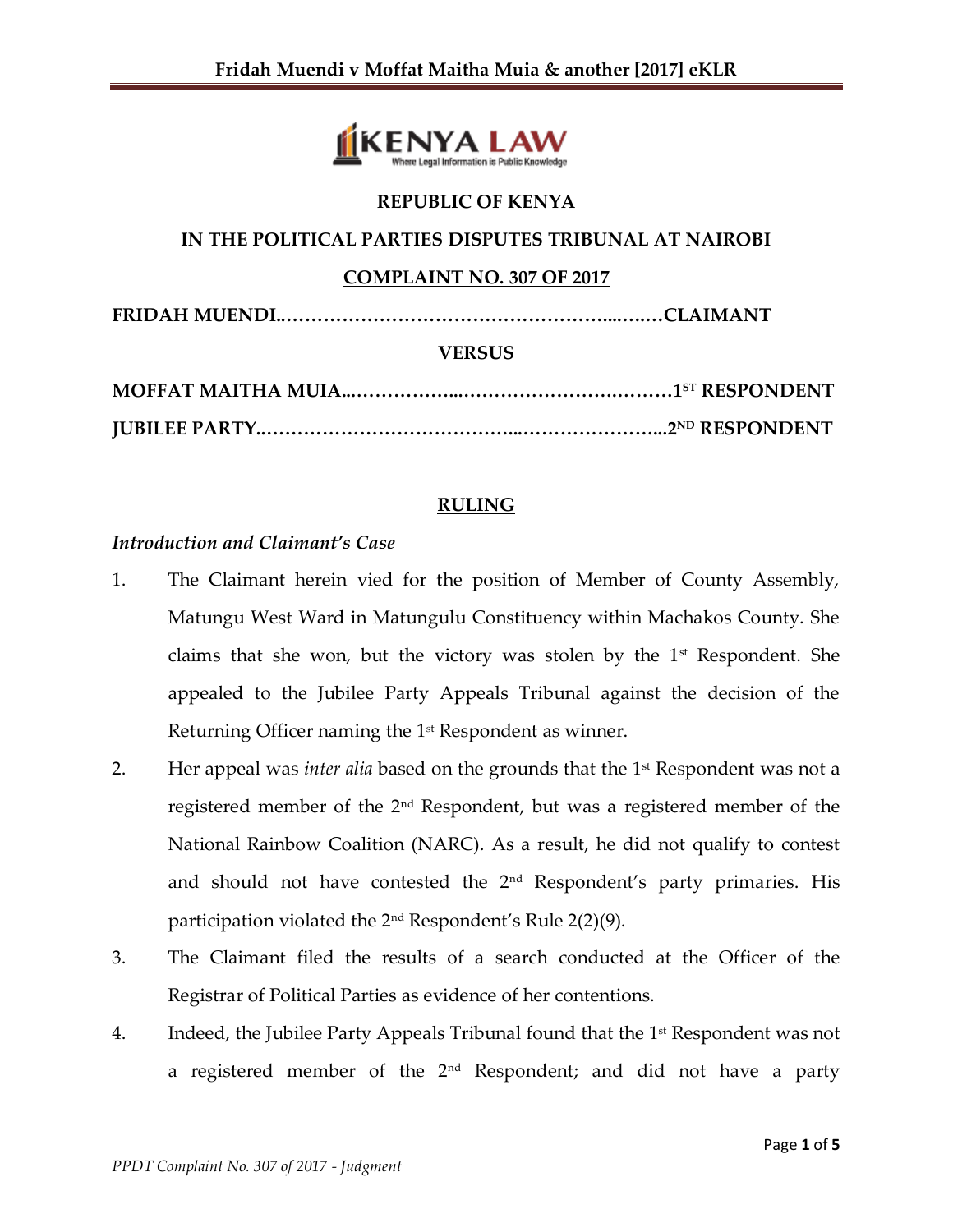membership number. Instead he was a registered member, number 188065, of NARC.

5. Further, the Tribunal in its ruling of  $11<sup>th</sup>$  May, 2017 found that the irregularities complained of amounted to substantial non-compliance of electoral laws. As a result, it nullified the 1<sup>st</sup> Respondent's nomination and issued the complainant with a nomination certificate dated  $9<sup>th</sup>$  May, 2017.

# *2 nd Respondent*

- 6. The  $2<sup>nd</sup>$  Respondent filed an affidavit sworn by Stephen Ombasa, counsel. It was submitted that the application was based on a misrepresentation of facts by the complainant. It was further averred that the complainant had lost the nominations by a margin of 889 votes having garnered 241 votes against the 2<sup>nd</sup> Respondent's  $1,130$ . It was further submitted that the  $2<sup>nd</sup>$  Respondent had indeed confirmed that the 1<sup>st</sup> Respondent was its member. We were urged to dismiss the application on the basis that it was meant to abuse the Tribunal's process, was frivolous and designed to vex and unnecessarily embarrass the 2<sup>nd</sup> Respondent.
- 7. We note however that no evidence of party membership was attached. *Analysis*
- 8. A party primary is the manner in which a political party selects or elects its candidate for an election. A party cannot pick a member of another party as its candidate. A political party is a member's club and only members could have and exercise rights conferred on them by the party. Accordingly, we are persuaded by the evidence on record that the 1st Respondent is a member of the National Rainbow Coalition member number 188065. In The 2nd Respondent's nomination of the 1<sup>st</sup> Respondent is irregular and is hereby set aside
- 9. In any case we do not buy the  $2<sup>nd</sup>$  Respondent's contention that its judgment of  $11<sup>th</sup>$  May, 2017 was at some point unilaterally reviewed. There is no evidence that such review ever took place or if it did, that the complainant was ever made a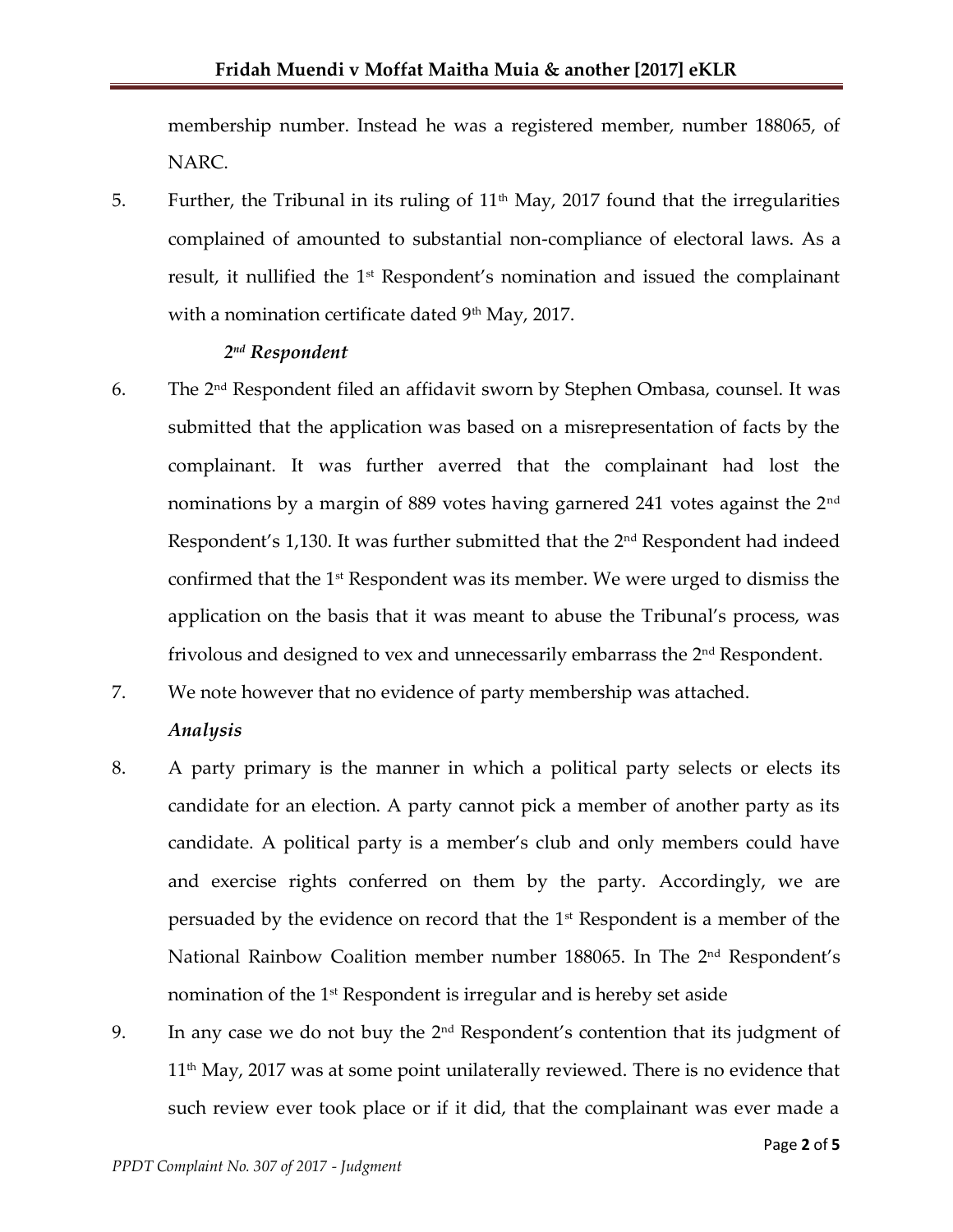party to it. Such review amounted to violation of the Complainant's legitimate expectation that her name would be gazetted. Concerning unilateral and arbitrary decisions by political parties, we held as follows in *Complaint No. 251 of 2017 Elijah Omondi v Orange Democratic Movement & another* **at para 9 and 10:**

**We note that Article 91 of the Constitution, which establishes political parties as agencies of the democratic process, requires political parties to abide by the principles of good governance and democracy. They must also promote the principles and objects of the Constitution including the national values and principles of governance. We agree with the Claimant and hold that the current Constitution engenders a culture of justification in which every decision by a political party must be justified. The culture of justification demands that a political party must supply an affected person with the reasons for the party's decision. It is only by supplying reasons that it can be ascertained whether or not the decision is reasonable and justifiable in an open and democratic society.** 

10. We have found no evidence that the Claimant was ever informed of any of the reasons the Respondents have put forward as justification for failure to conduct party primaries. **In** *Complaint 170 of 2017 Harrison Mburu Gatumbi v Jubilee Party & 20 others* **we held as follows:**

> **The right to reasons is a constitutional right guaranteed in Article 47(2) and explicated by section 4(3) of the Fair Administrative Action Act, 2015. The Act requires that information on the nature of the administrative action**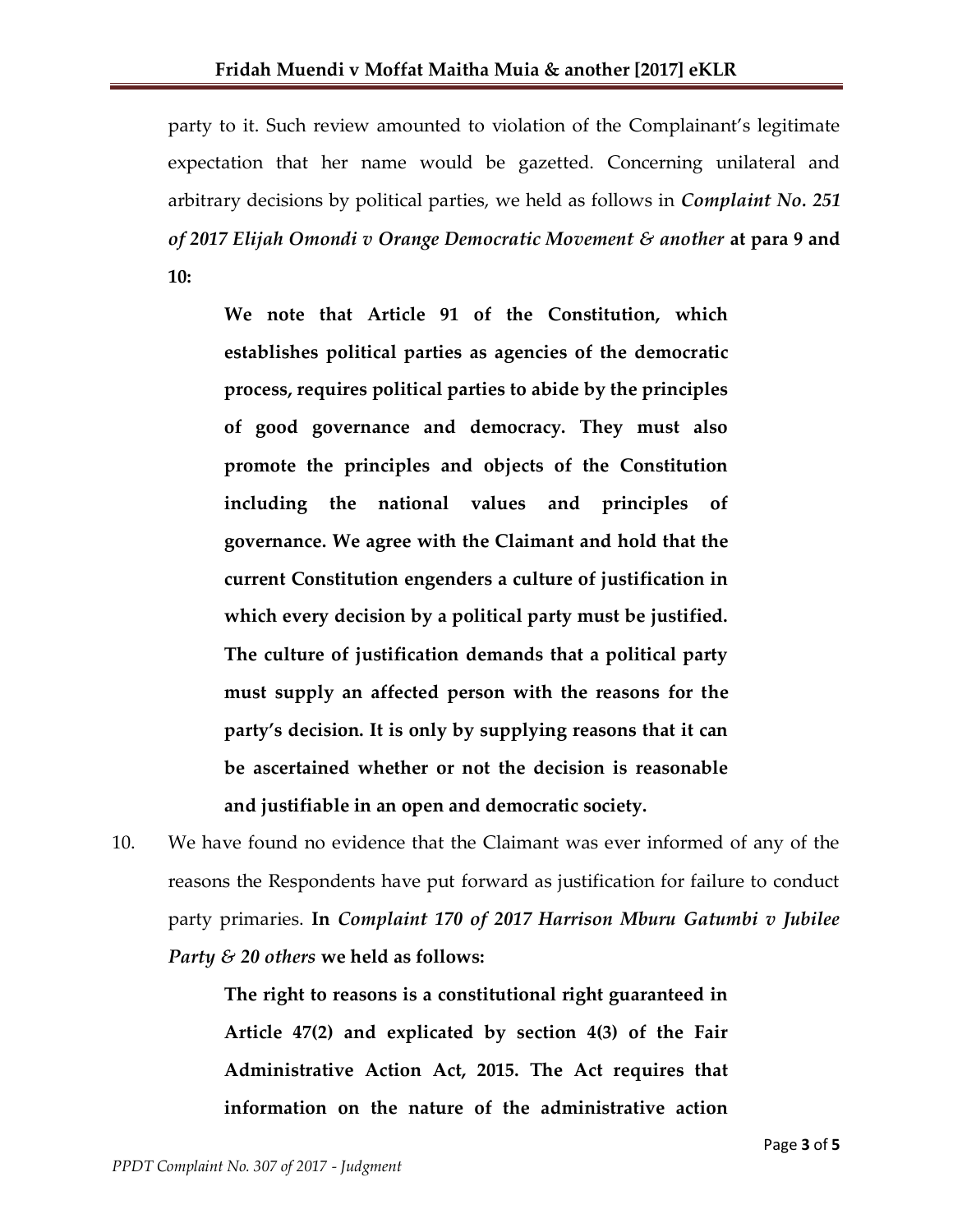**together with prior and adequate reasons must be given to the person whose rights are affected. Reasons for decisions by political parties are not only a part of the principles of natural justice and fairness, but also enable an affected party member to know the possibility of and grounds for potential appeal to this Tribunal. Reasons also enable this Tribunal to have a better appreciation of the decision thus conduct a better appeal or review.** 

## *Reliefs*

- 11. In *Complaint No 48 John Mruttu v Thomas Ludindi Mwadeghu & 2 others* we held that in every matter over which we have jurisdiction, this Tribunal can grant any order that is just and equitable in accordance with section 11(1) of the Fair Administrative Action Act, 2015. The proper discharge of this Tribunal's mandate requires it to grant effective remedies, which means the most appropriate remedy in the circumstances of the case. We have found that the initial nominations were not free or fair and that the complainant's appeal was terminated in a manner that violated the right to be heard.
- 12. Accordingly, the justice of this case requires us to make the following orders:
	- **a. The Independent Electoral and Boundaries Commission be and is hereby restrained from including the name of the 1st Respondent, Moffat Maitha Muia, as Jubilee Party's nominee for Member of County Assembly for Matungulu West Ward, Matungulu Constituency in the Kenya Gazette**
	- **b. The actions and decision of the 2nd Respondent, Jubilee Party of presenting the name of the 1st Respondent, Moffat Maitha Muia, as Jubilee Party's nominee for Member of County Assembly Matungulu West Ward, Matungulu Constituency contrary to the ruling in Jubilee**